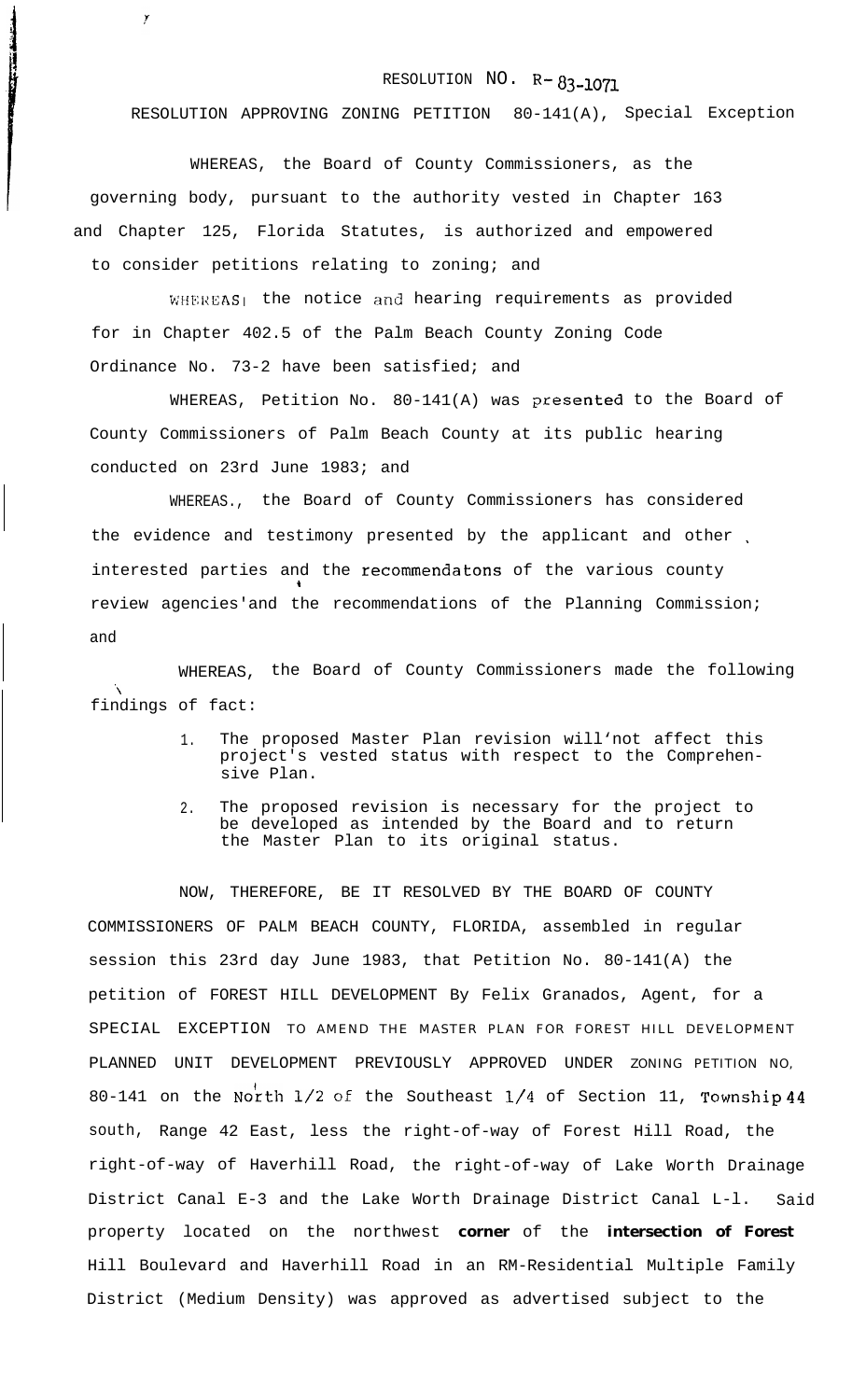,ng conditions:

 $\lambda$ 

- 1. Within ninety (90) days of Special Exception approval, petitioner shall convey to Palm Beach County:
	- a. Sixty (60) feet from the 1/4 Section Line of Section 11, Township 44 South, Range 42 East, for the ultimate right-of-way of Forest Hill Boulevard.
	- b. Fifty-four (54) feet from the east line of Section 11, Township 44 South, Range 42 East for the ultimate right-of-way of Haverhill Road.
- 2. Petitioner shall align the entrance road on Haverhill Road with the entrance of the project on the east side of Haverhill Road.
- 3. Petitioner shall align the entrance roads on Forest Hill Boulevard with the entrances of the project to the south.
- 4. Petitioner shall construct Haverhill Road from Forest Hill Boulevard to the project's north property line.
- 5. Petitioner shall construct at the intersection of Haverhill Road and Forest Hill Boulevard:
	- a. left turn lane, north approach b. left turn lane, west approach

 $\mathbf{H}$ 

6. Petitioner shall construct at the intersection of Forest Hill Boulevard and the westernmost access drive:

left and right turn lanes, north approach  $a.$ 

- $b.$ left turn lane, west approach **C .** right turn lane, east approach
- 7. Petitioner shall construct at the intersection of Forest Hill Boulevard and the easternmost access drive:

left and right turn lanes, north approach

 $\begin{matrix} a \\ b \\ c \end{matrix}$ left turn lane west approach

- **C .** right turn lane, east approach
- 8. Petitioner shall contribute One Hundred Four Thousand Dollars (\$104,00O/or 200.00 a dwelling unit (multifamily) toward the cost of meeting this project's direct and identifiable traffic impact to be paid at the time of issuance of the building permit(s).
- 9. This petition shall coordinate with Abbey Park to construct a continuous 3-lane section, the length of the project.
- 10. There shall be no conversion of rental units to condo for seven (7) years from the date of issuance of the first Certificate of Occupancy.
- 11. All rental units shall be constructed first prior to the construction of the other units.
- 12. The developer shall take reasonable precautions during the development of this property to insure that fugitive particulates (dust particles) from this project do not become a nuisance to neighboring properties.
- 13. The developer shall take necessary measures during the development of this property to prevent pollutant runoff to neighboring and nearby surface waters.
- 14. This development must retain on-site the first one inch